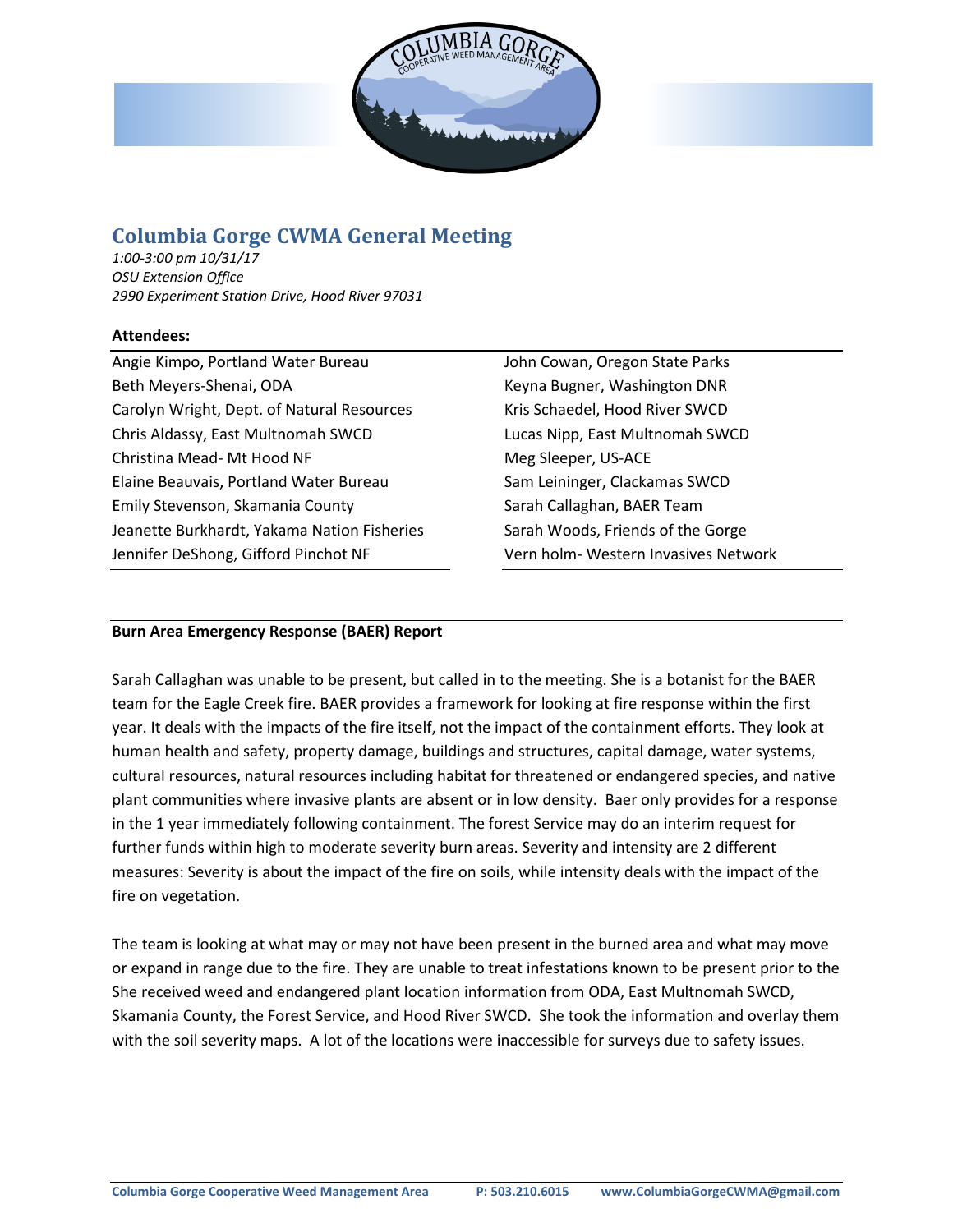- Under BAER rules, treatments are warranted in high to moderate severity burn areas. They are not to spend BAER funds on existing infestations, but only on expanding or new infestations due to the fire.
- 55% of the fire was mapped as low severity or unburned, which is where most of the weed infestations were located in the Eagle Creek fire area. Low severity fires do not necessarily kill weed seeds, and they open the forest floor to infestation by removing ground cover.
- They looked at the following areas because of the vector potential: Wyeth Creek, Ruckel Ridge, Pacific Crest Trail, Eagle Creek Trail, Tanner Creek, the Gorge Trail, Oneonta Trail, Wahkeena, Larch Mountain, Multnomah Falls, Archer Mountain, and Roads 28, 20, and 2010. FS Rd. 777 intersecting the BPA right of way. Most of the areas checked out did not have high priority species.
- The upper reaches of Tanner and Eagle Creek both were severely burned, so they are a high priority for work. From the Eagle Creek Trailhead to 7 mile camp are also prioritized. There will be survey and monitoring on the Oneonta trail due to some endemic species. Wahkeena Creek and Larch Mountain will likely get some control. Work is also proposed on the 208, 20, and 2010 roads. Those roads had dozer lines put in and are adjacent to wilderness. They requested work on the forest rd. 777 and BPA right-of-way, and funds for seeding as well.
- Species of concern for BAER: knapweeds, English hawkweed, blackberry, garlic mustard, Japanese knotweed, Scotch broom, shiny geranium, false brome, tansy ragwort, ventenata grass. There is critical fish habitat within the burned area, and there is EDRR along those streams as well as blackberry and Scotch broom.
- No listed threatened or endangered plants occur in the burned area.
- One concern with the fire is that in higher reached that burned severe, weed seeds were likely killed. But the lower or unburned areas could harbor weed seeds, and now there is disturbed areas for those seeds to spread into.
- The BAER response is dependent on what happens this winter. They don't expect to do a lot of work over the first year because of difficulties with access. The steep terrain is a barrier and high winds make for very dangerous conditions.
- At John Yeon There were infestations of blackberry, and tansy ragwort at the trailhead, and the burn was severe. They were unable to survey more than 100 feet. BAER would like to do more survey work up there, but they were unable to do more now because of tree hazard. They also have rock movement and slides. John Cowan is worried about herb Robert in that area. Now that the initial assessment is done, the monitoring goes back now to the scenic area.
- Seeding in BPA right-of-way: There is a seeding poropsal to prevent invasives by providing ground cover. It can also be used for erosion prevention. They have requested some level of seeding at the Eagle Creek and Tanner Creek Trailheads, as well as in the BPA right of way. There are infestations of garlic mustard and false brome which could otherwise take off. There will be a lot of coordination required in the BPA right of way, which has steep slopes and high severity, plus there is a lot of action on the road and with the BPA infrastructure maintenance.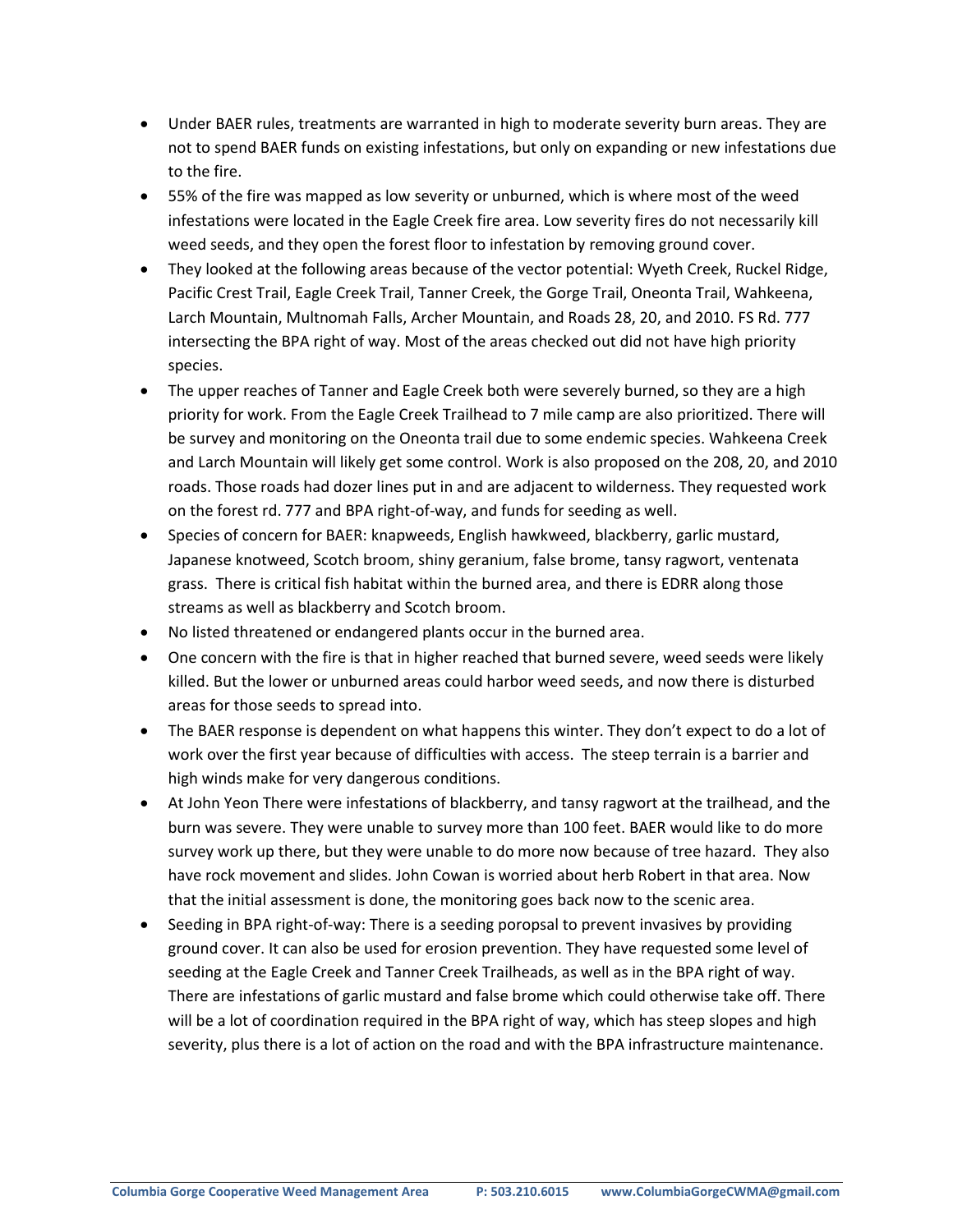- BPA ROW weeds include: Scotch broom, ivy, Canada thistle. They are reseeding about 11 acres in that area. They don't know how effective the seeding will be. On the south side of the BPA ROW has some quality, native plant vegetation.
- The seed mixes come from Moses Lake and include: *Elymus glaucus* (blue wildrye), *Bromus carinatus* (mountain brome), *Achillea millefolium* (yarrow), *lupinus* sp. (lupines). They may add *Deschampsia elongata* (slender hairgrass) or *Festuca idahoensis* (Idaho fescue). The seeding will occur when people can safely access the site, possibly next fall. Straw wasn't put down.
- Nothing is planned in the Bull Run management unit.
- Sarah suggested that the CWMA have a simple cheat sheet to hand to fire crews, volunteers, and others working in the area with weed species of concern. They come into contact with a lot of plants, and a little invasive plant knowledge would be helpful in an easy-access format.
- Robin Shoal also called in and is open to working with the CWMA as needed.
- The BAER report will be published soon. Sarah will make sure we have a copy of the report.

#### **Roundtable Discussion: What Can the CWMA do to Support Fire Recovery efforts?**

Bonneville Park Rangers developed a map of trails which are still open to the public. They will share it with us.

- Vern: Provide education for visitors at trailheads or visitors centers about invasive plants and about the fire.
	- $\circ$  Beth has been talking to Play. Clean. Go. She was at the NAISMA conference. The boot brushes are getting a lot of attention, and are a successful way to get the word out. Someone in Nebraska put together a mobile boot brush station to show off at shows.
	- o Sarah suggested adding more Boot Brush Stations to trailheads of trails that go into the burned areas, as well as upkeep on the boot brushes already in place. Also, instead of new Boot Brush Stations, we could use wire to attach hoof picks to signs at trailheads with signage asking people to brush their boots. It could be a quick, cheap and easy way to get the word out.
	- $\circ$  Sam suggested we update the signage on the stations to include the fire. We could use the PCG boot brush and campaign with the slogan: Don't Unleash a Wildfire of Weeds.
	- $\circ$  John: They have a booth at the Women's Forum. They are educating folks about the fire and why they can't go in to it. The big priority is to open Crown Point to visitors, as it is the #1 destination in the State of Oregon. They must do tree assessment along the old highway before they can open it. A lot of trees (at least 700) are coming out along the highway roadside. The volume of rock and trees that must come out is tremendous: The highway won't open until at least March. The staff required at each of the highway exits and trailheads in the gorge to prevent hikers and curious Portlanders from entering hazardous areas are costing \$75,000 a day. They would like to have information to give those visitors with wording about how the fire is beneficial, and to include weed information. It should include info about restoration, restricted entry, and how they can help- Do Not Plant Anything. Talking points for volunteers and staff would be good, too.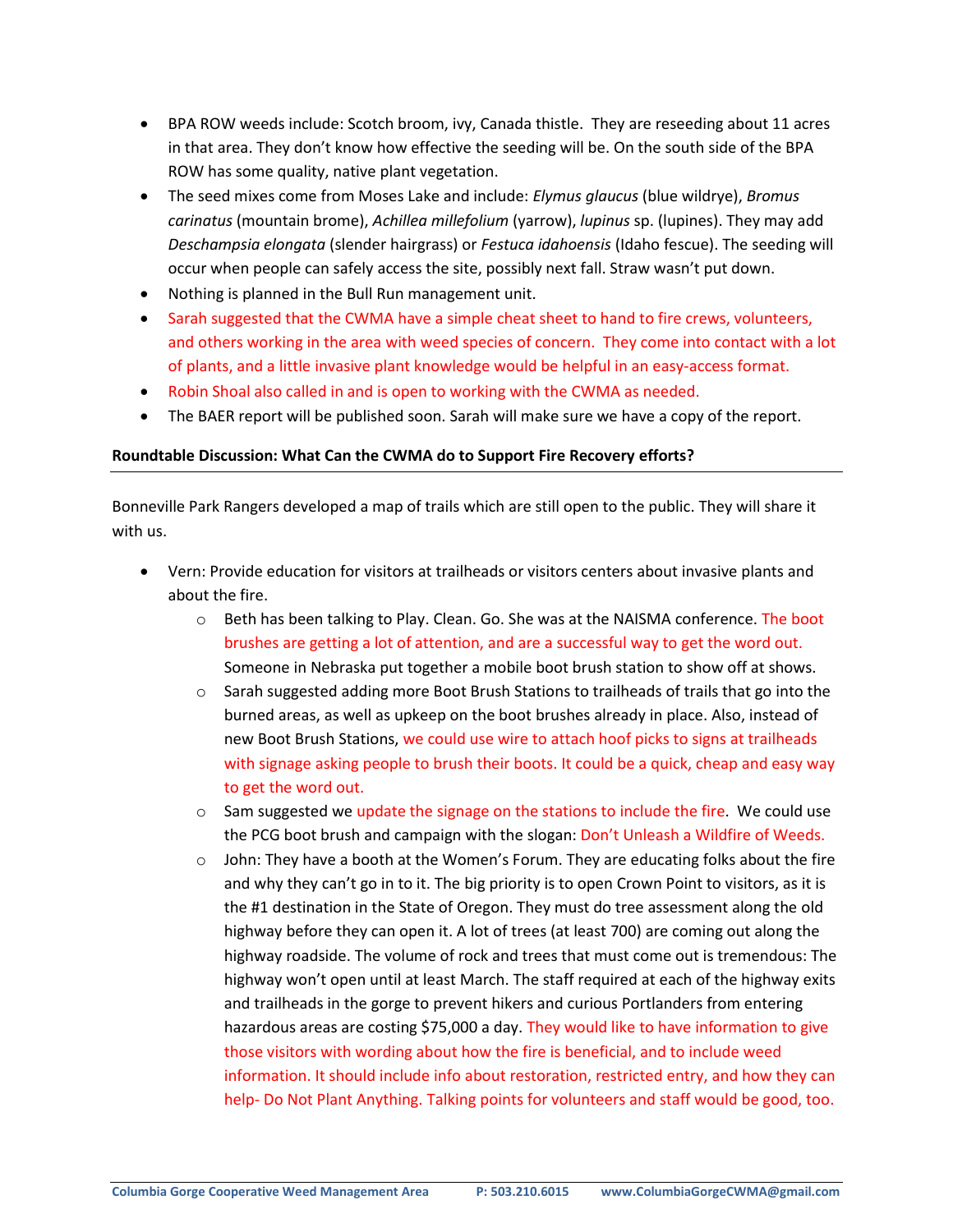- o Emily suggested inviting those interpretive folks to the Stop the Invasion Training. PNW-IPC also offers similar trainings and more could be offered. They would also like to have a map of the open trails to give folks.
- o Sara: Other trailheads outside of the burn area will have more usage, so they should be updated as well.
- $\circ$  The perimeter is set pretty far out around the fire, because the conditions are VERY dangerous! 2800 people have tried to get in to the burn area since the closure, about 200 a day.
- $\circ$  Interagency Recreation Strategy Team: is developing messaging around recreating with respect. They are also trying to put together an interactive map that lets people know if parking lots are full. They have met only once since the fire.
- o It would be good to have a fire-wise presentation at the STI.
- o The ISEP will be fire-centric. If folks know of good speakers, send ideas to Sarah.
- o Decision: The CWMA will develop signage, get boot brushes, and develop an outreach packet to give to the outreach folks posted at trailheads and visitor centers. They will develop a unified message to share with the entire CWMA. Materials will include messaging about why it's important to prevent and manage weeds after a fire. They will work to place new boot brushes at trailheads and to maintain brushes already at trailheads. The Forest Service may already be working on parts of this.
- Provide on-the-ground support to organizations working to control weeds within the fire, and to prevention and control in neighboring areas which will see a dramatic increase in visitors due to the fire
	- $\circ$  Friends of the Gorge started an online opportunity for people to donate money. They raised \$46,000 which was donated to search and rescue. They also have 1600 people signed up to help with restoration. They are communicating with the volunteers, and they may attempt to redirect them to other projects, if needed. Direct volunteers to the FOG website: [https://gorgefriends.org/news-events/events/2017-09-07/eagle-creek](https://gorgefriends.org/news-events/events/2017-09-07/eagle-creek-fire-stewardship.html)[fire-stewardship.html](https://gorgefriends.org/news-events/events/2017-09-07/eagle-creek-fire-stewardship.html)
	- o FOG has also created The Gorge Resiliency Initiative: The initiative is to steward the land across the gorge. They may be able to contribute money to the Forest Service and other partners for restoration work, helping with contractors, or working on perimeter lands. They hope to have a 1 year positon to work on all stewardship projects in the gorge. There is a partners group meeting tomorrow night to talk about trail restoration, at the Cascade Locks Pavilion.
	- $\circ$  A large portion of the burned area is wilderness, which is not eligible for restoration.
	- $\circ$  Emily has a meeting in December with Jake Marty, a vegetation manager from BPA.
	- o For funding after BAER funds run out, look to weed board grants from ODA. Friends of the Gorge or other partners could be very competitive in looking for weed management funds within and near the fire. ODA also has a new grant for agencies working on behalf of counties on weed issues.